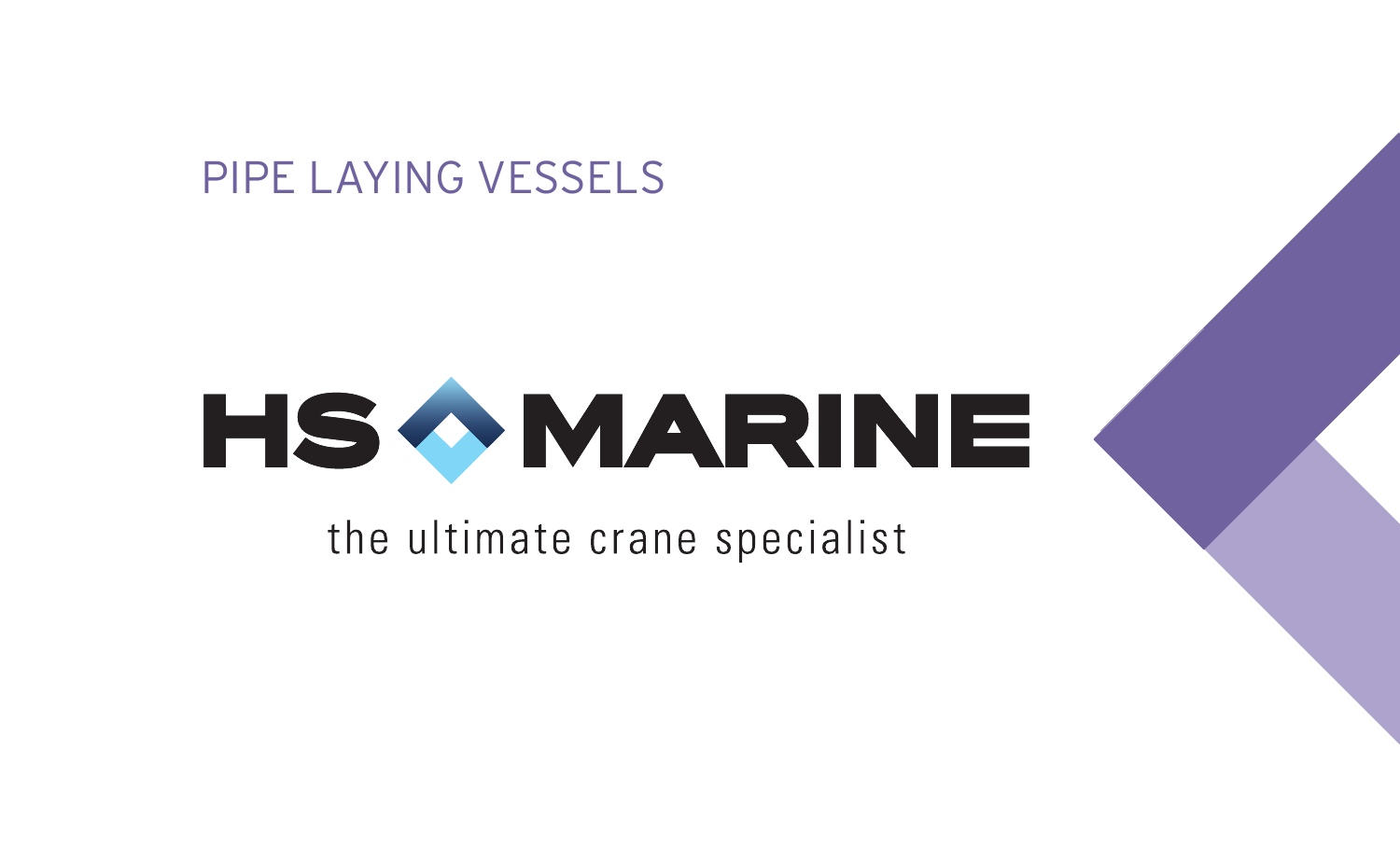### SERVICE CRANES FOR PIPE LAYING TOWERS

The pipe laying vessel application demand equipment of the highest level of quality to ensure reliable operations. HS.Marine has developed a range of cranes for such application including the option of personnel lifting according EN 13852. All components have been designed and selected to guarantee world wide availability, easy inspection, low maintenance and easy service. The quality of the documentation, the FMECA analysis and our service software will allow easy trouble shooting and maintenance.

HS.Marine After Sales and Service Department works closely with our customers to provide the best possible support and service. Our personnel is certified to provide service offshore.

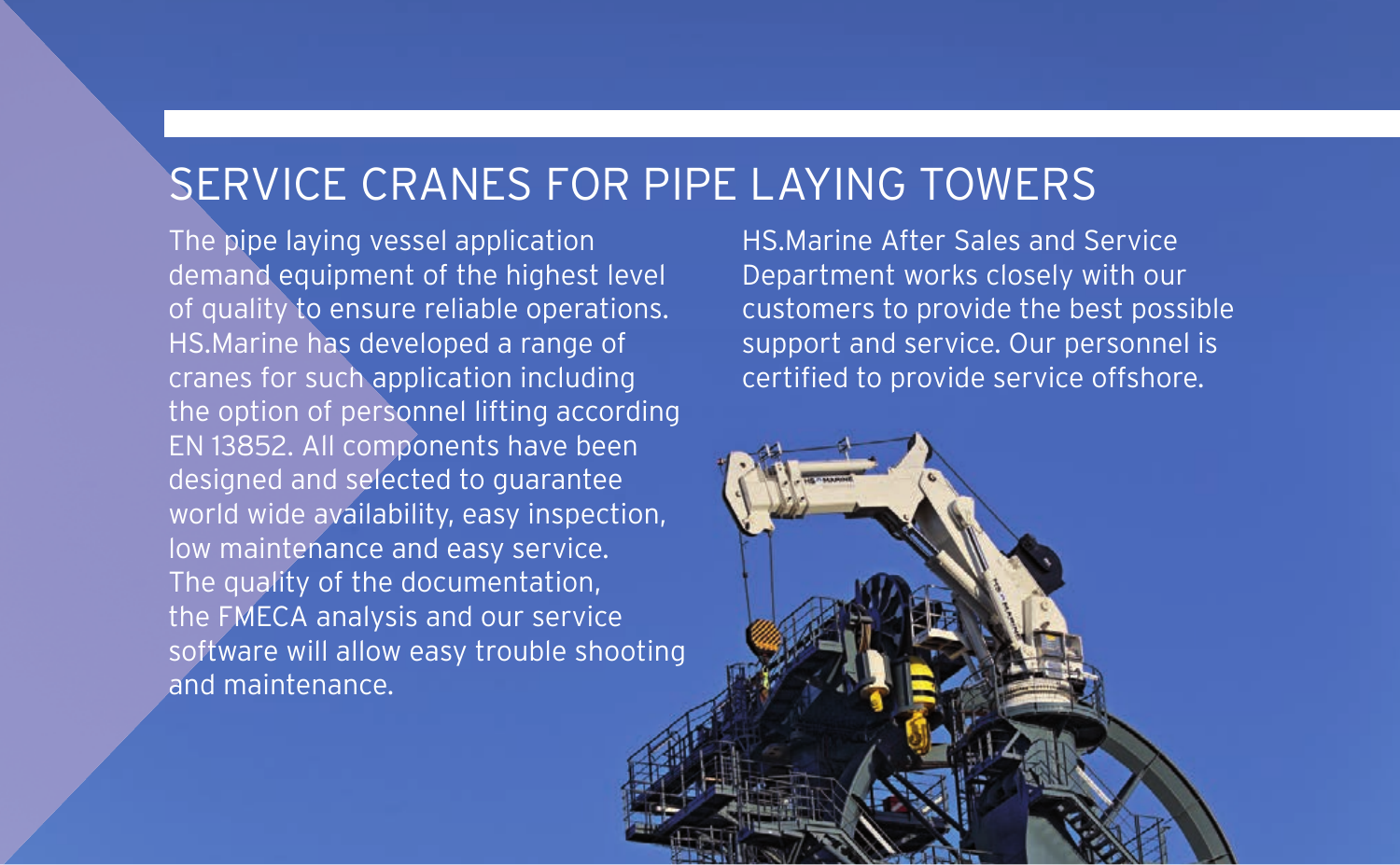### RELIABLE ELECTRONIC SOLUTIONS

HS.Marine electronics are specially built for application in an offshore environment. All components are standard components for the offshore industry. All sensor utilized are 4-20 mA. Colour coding concepts, easy inspection ability, reliability, clear definition in the electrical diagrams of components and characteristics, components data sheets make the life easy for those who service the cranes.

In addition, a system of error codes, warnings and signals helps the operator to identify immediately any malfunctions. HS.Marine has developed a Multifunction Service Unit (MSU). Adding the MSU to the system, the customer can perform

some programmable advance functions such as:

Advanced Black Box (customer can read it), System Watchdog, System Gateway from Crane to HS Marine Service Software, Maintenance planning tool, Software Update (software upload and download), HMI replacements, PLC replacement, Remote diagnostics, Load test and System bypass. A system simulator is available for verification and validation of software with HIL technique.

All the software is tested in our system simulator before installation in the crane.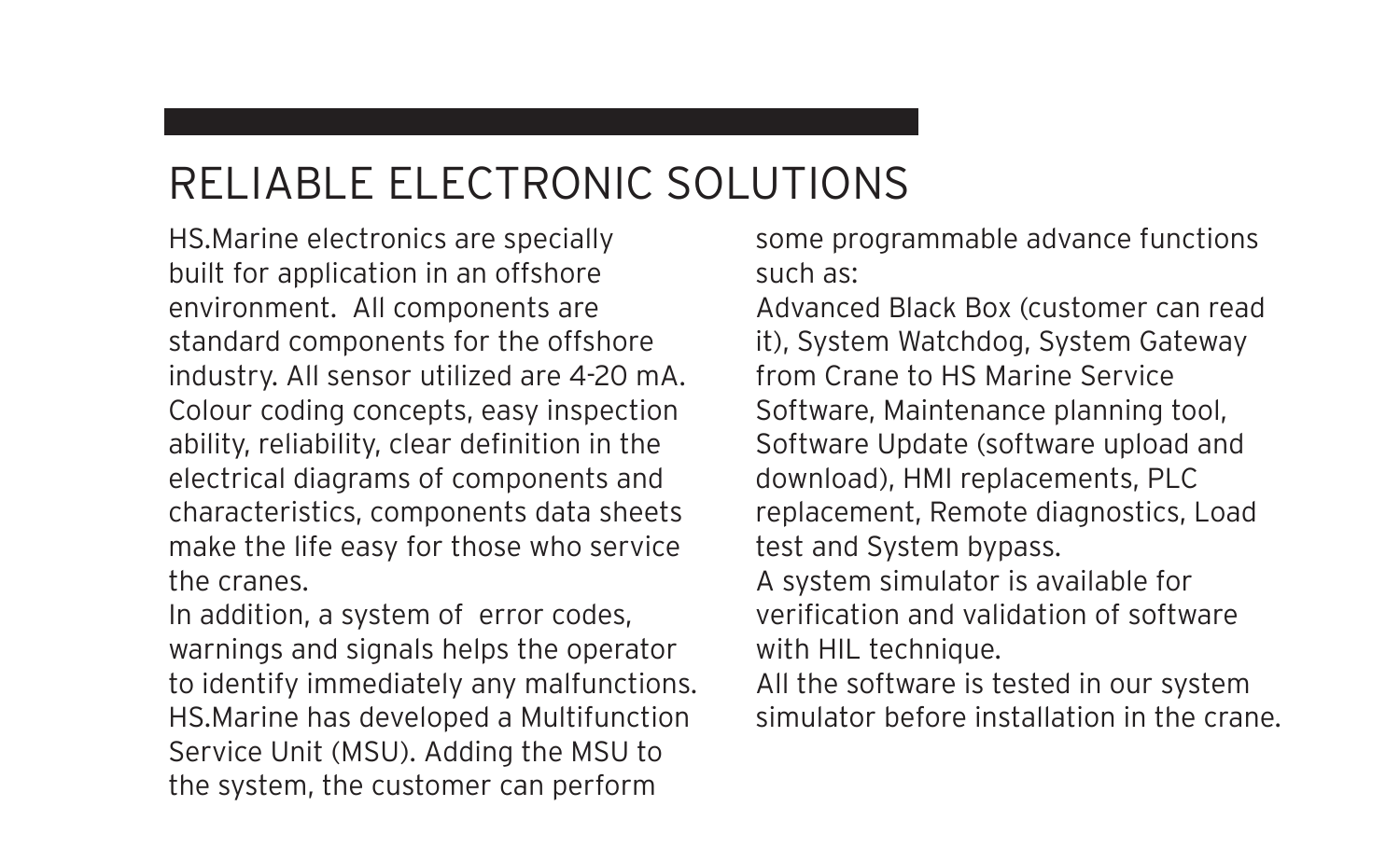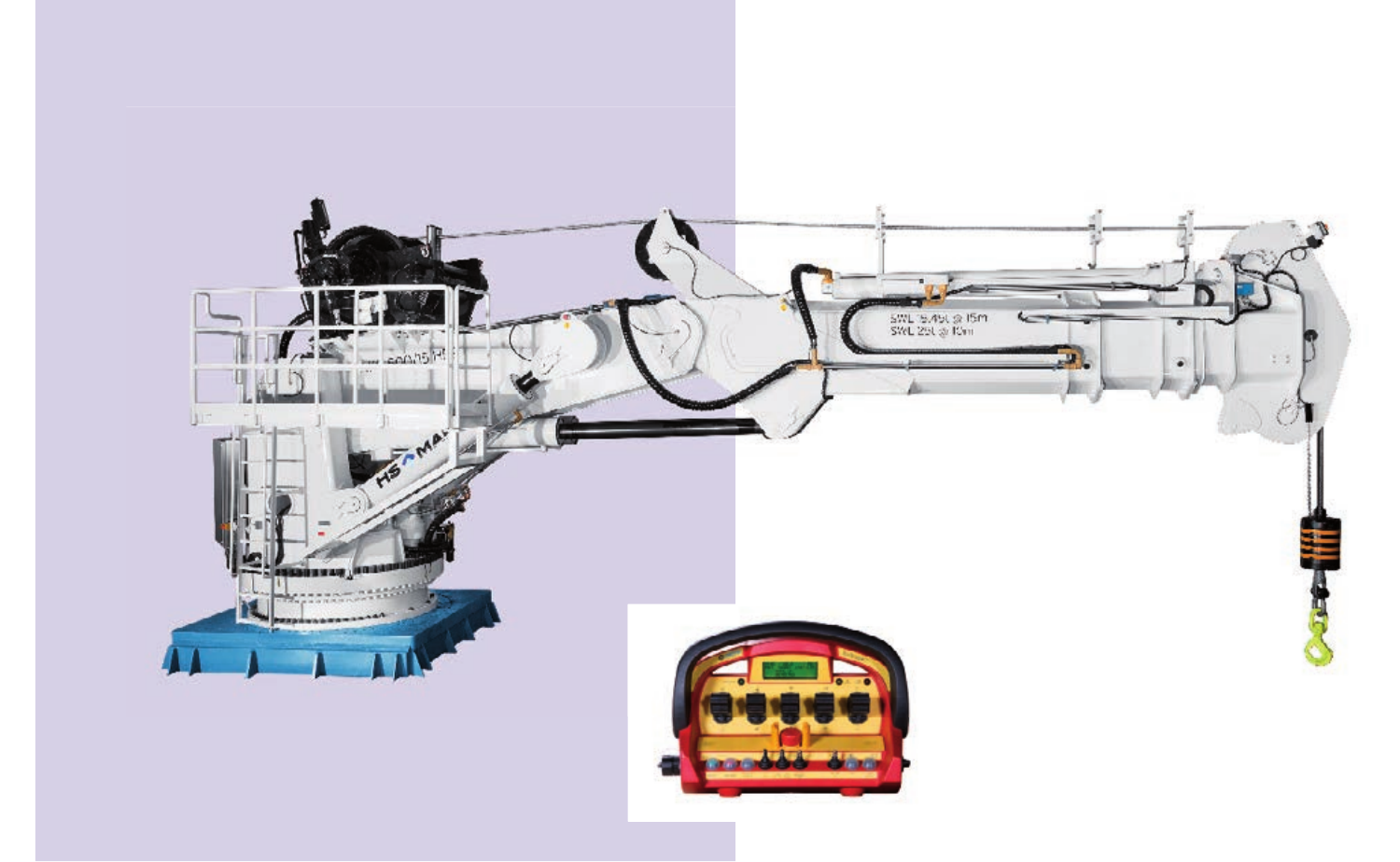

# DOCUMENTATION **PIPE LAYING VESSELS**

The quality of a crane is also related to the quality of its documentation. Complete "As built documentation" follows each HS.Marine crane. Our PMB (Project Management Book) includes the MRB (Manufacturing Record Book), the TS (Technical Specification), the TB (Technical Book),

the FDS (Functional Design Specification), the spare parts manual and all documents listed in the SDR (Supplier Document Register). HS.Marine is always available to agree on a customized SDRL (Supplier Document Requirement List).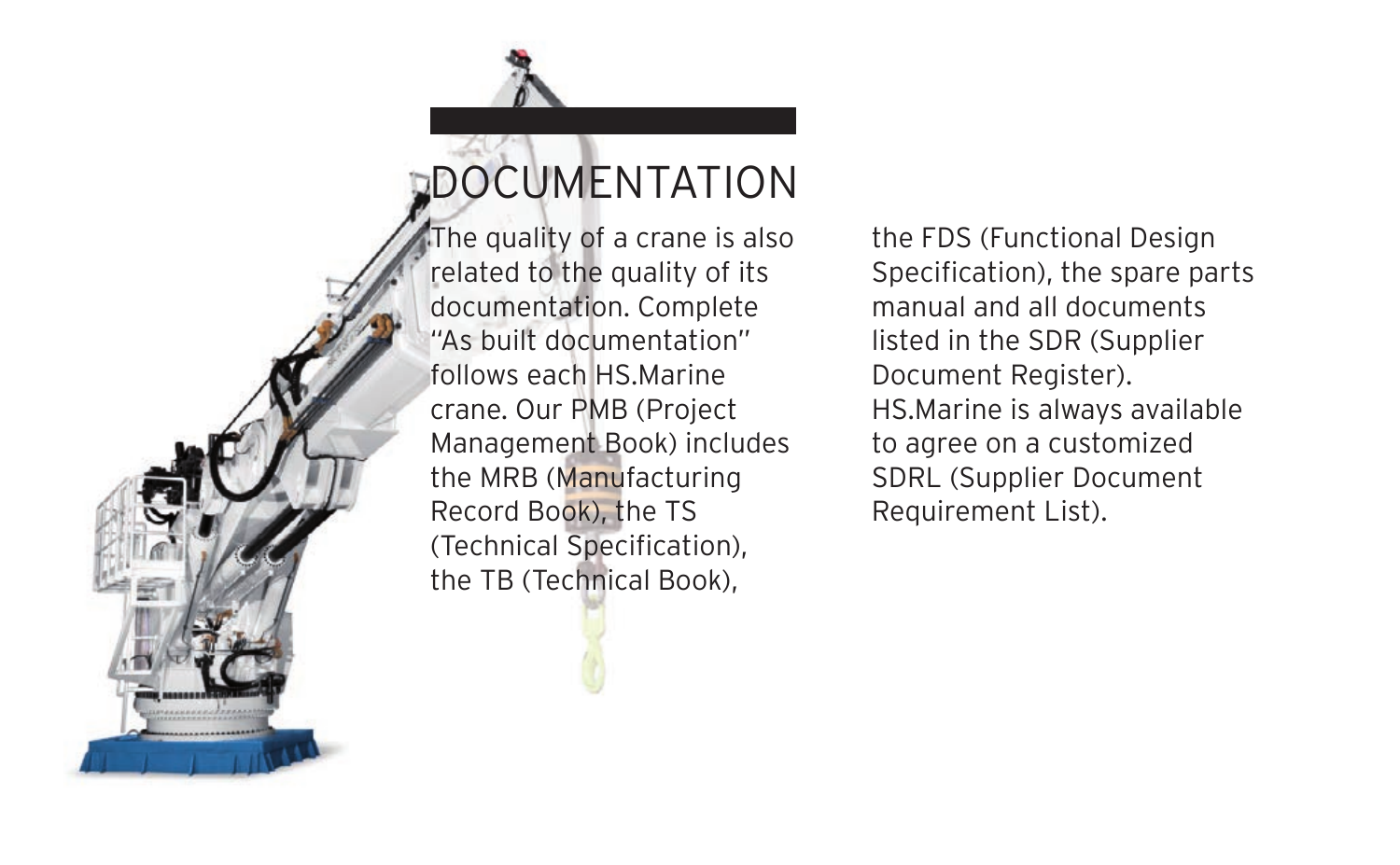#### ATTENTION TO DETAILS ATTENTION TO DETAILS

Excellence demands ATTENTION to details: this is the reason why we have a real OBSESSION TO DETAILS. We listen to our customers and we know that small details can make a major difference.

The crane execution, the extreme quality and our attention to details will offer many years of safe and reliable operation at low costs of maintenance